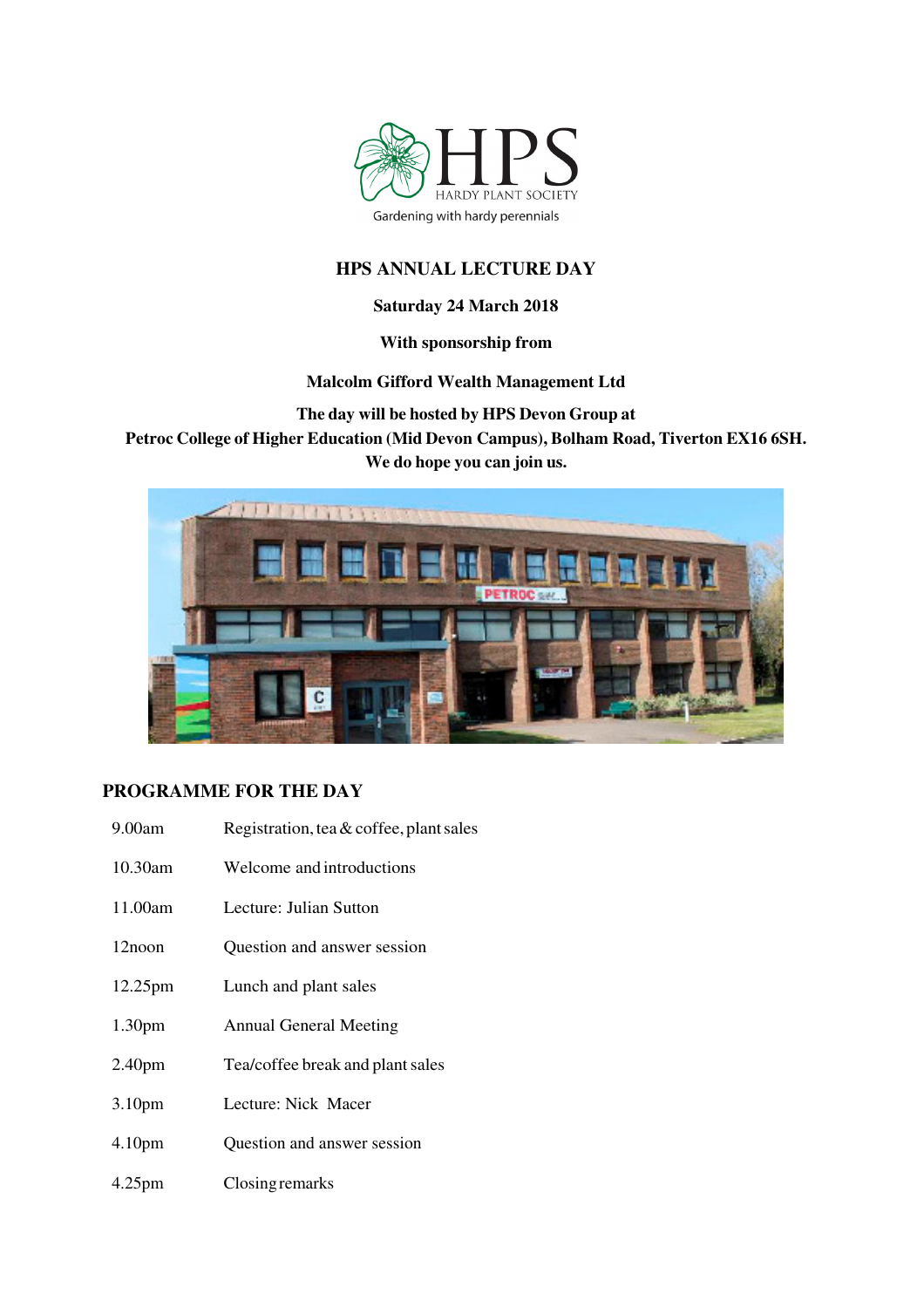### **SPEAKERS**



# **'For us not them – fact, informed ideas and scurrilous opinion on the naming of plants'– Dr Julian Sutton**

Dr Sutton is a life-long plantsman who started out in academic botany and caught the garden plant bug while doing research at Ness Gardens in the 80s. He and Sarah ran their small Totnes nursery, Desirable Plants, for 20 years but they have now scaled back to two e-mail lists of choice plants per year.

#### **'Snow in Burma' – Nick Macer**

Nick Macer is the owner/director of Pan Global Plants, a Gloucestershire nursery that he has run for the last 20 years. Prior to that he worked at the Westonbirt and Hillier arboreta. He has travelled widely across the globe, botanising in 25 countries, and still fits in two plant hunting trips per year. In 2016, he presented Gardeners' World for a short time.



#### **CHARGES FOR THE DAY** are the same as 2017:

| Attendance including lunch              | f22            |
|-----------------------------------------|----------------|
| Attendance, bring your own lunch        | £16            |
| Attendance at the AGM only, 1.30-2.30pm | free of charge |

#### **LUNCH ARRANGEMENTS**

The venue is providing a hot lunch; please indicate on the booking form if you have any special dietary requirements. Petroc will allow a limited number of people to bring their own lunch; please indicate on the form if you particularly wish to do so.

### **PLANTS FOR SALE** (plant crèche available)

**\*Desirable Plants** – shade loving plants a speciality, many epimediums. www.desirableplants.com **\*Pan Global Plants**, The Walled Garden, Frampton Court, Frampton-on-Severn, Glos. – as the name suggests but specialising in the rare and unusual. www.panglobalplants.com

**\*Barracott Plants**, Old Orchard, Gunnislake, Cornwall – herbaceous plants with architectural interest and a wide range of exotics. www.barracottplants.co.uk

**\*Hidden Valley Nursery**, High Bickington, Devon – unusual perennials, climbers, shade lovers. Peter Lindley, tel: 017699 560567 or 07899 788789

**\*Display to promote the new HPS Booklet on ferns**

**\*The HPS Devon Group will have a stall selling the best of the west**.

Any contributions from visitors would also be most welcome.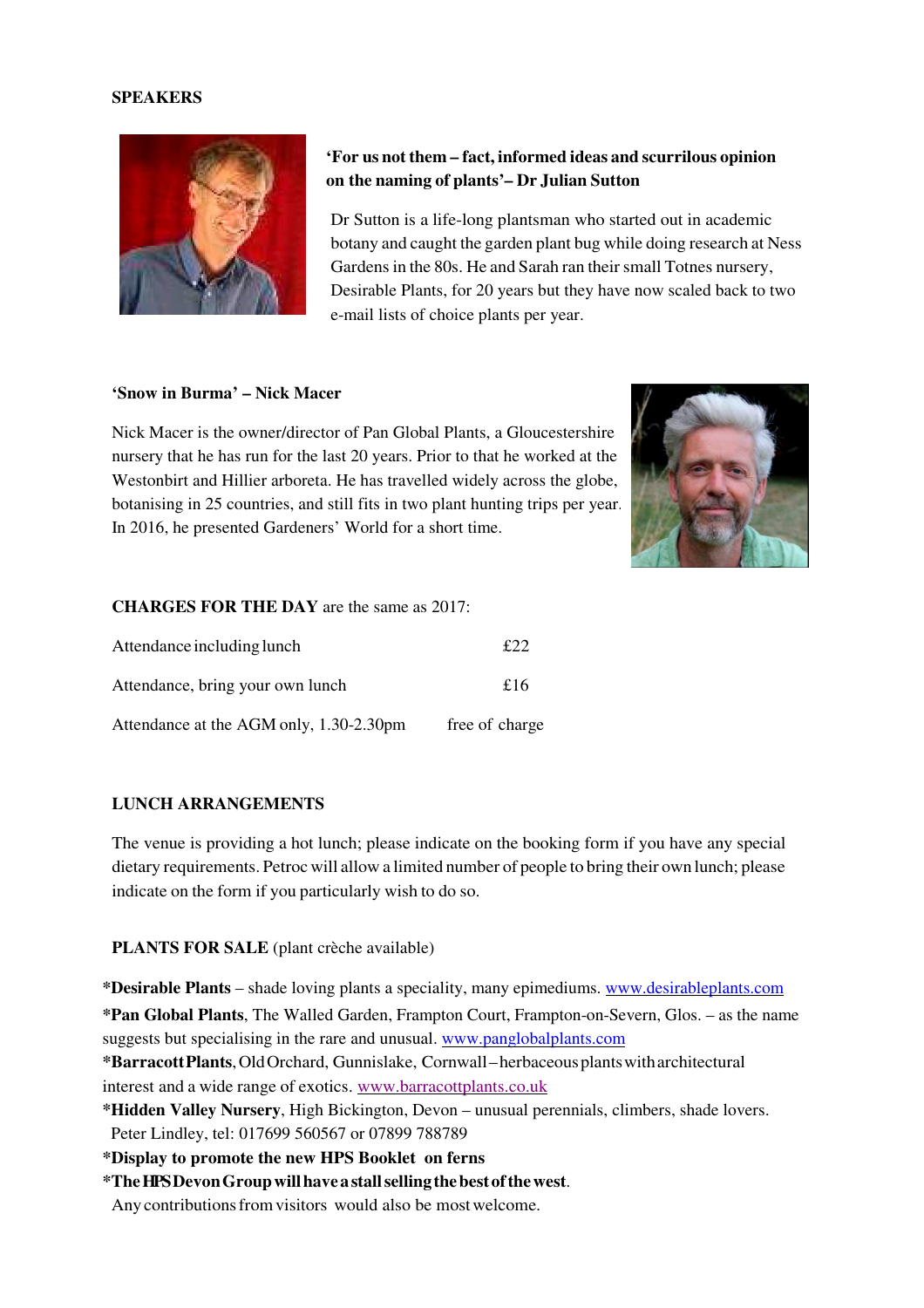### **Other Stalls**

\*HPS Shade and Woodland Group

\*HPS booklets

\*HPS Devon Group Raffle

\*HPS Variegated Plants Group

### **TRAVEL**

Petroc College is easy to access from the M5: please see the map at https://www.petroc.ac.uk/contact-us

By car: via the M5 to Junction 27, then A361 towards Tiverton. Take second Tiverton exit onto the A3126, continue across the roundabout, take next right and the college is on your right. There is plenty of level parking in the college precincts.

By train: fast trains run to nearby Tiverton Parkway. It is then 5 miles by taxi from the station to the venue. The licensed taxi company at the station is Parkway Taxis: 01884 38899. Jolly Jaunts Taxis is a local company which is allowed to pick up/drop off at the station: 01884 840979/07976 827762.

Exeter is 15 minutes by train from Tiverton Parkway or just over half an hour by car.

## **PLACES TO VISIT**

For those who can come early or stay on to visit Devon at greater length, Knightshayes (NT) is very close, also Killerton. Topsham is an attractive small town on the R. Exe and you pass the awardwinning Darts Farm to get there.

### **Nursery and gardens**

\*High Garden nursery, Kenton, near Powderham Castle, EX6 8NJ, has an exciting display garden at all times of the year and the nursery is open Tuesday to Friday 9am-5pm.

\*Bicton Park Botanical Gardens, East Budleigh, EX9 7BJ, open daily at 10am, grade 1 listed gardens. www.bictongardens.co.uk

\*Hestercombe Gardens, Cheddon Fitzpaine, Taunton TA2 8LQ only

6 miles from M5 J25, open daily 10am-6pm www.hestercombe.com

Also, three gardens are open for the NGS on Sunday 25 March 2018:

\*Haldon Grange, Dunchideock, Exeter EX6 7YE

\*Bickham House, Kenn, Exeter EX6 7XL

\*Heathercombe, Manaton, Bovey Tracey TQ13 9XE